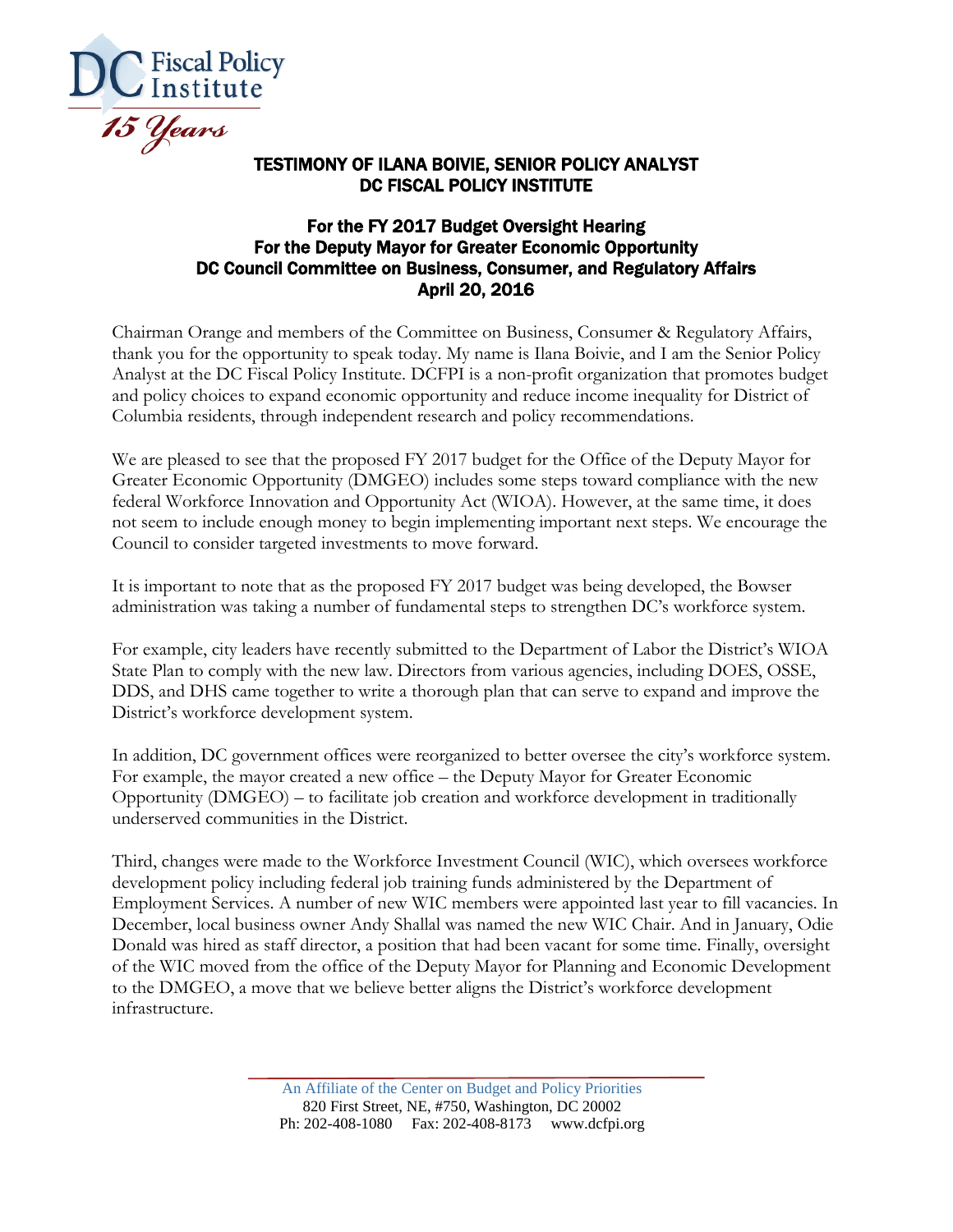These changes should serve to empower leaders and city officials to begin making necessary reforms to the city's workforce development system.

Regarding the FY 2017 budget, the mayor's proposed budget includes some modest increases to accommodate WIOA implementation, including:

- The Career Pathways Innovation Fund. In FY 2016, \$500,000 was allocated to establish a Career Pathways Innovation Fund, in order to begin testing and expanding new models to blend adult literacy and occupational training, as mandated by WIOA. The FY 2017 budget reflects the plan adopted in 2016 to fund an additional \$1.5 million to the Innovation Fund to design, pilot, and implement effective programs that create adult career pathways and improve the performance of adult education and training programs.
- **DMGEO Office.** The FY 2017 budget adds three new full-time staff to the office of the Deputy Mayor for Greater Economic Opportunity (DMGEO), to focus on workforce development policy and provide administrative support. Funding for the office would increase by \$330,000.

| Budget and FTEs at the DMGEO Office                    |                                   |                                |
|--------------------------------------------------------|-----------------------------------|--------------------------------|
|                                                        | <b>Approved FY</b><br>2016 Budget | Proposed 2017<br><b>Budget</b> |
| DMGEO Budget*                                          | \$713,125                         | \$1,043,000                    |
| Full-Time Equivalent Employees                         | 5()                               | 80                             |
| *Figures adjusted for inflation to equal 2017 dollars. |                                   |                                |

These increases signal initial efforts to strengthen the planning needed to develop a more comprehensive and effective workforce development system, as envisioned by DC's WIOA State Plan.

However, many new initiatives discussed in the State Plan will require additional resources that are not funded in the FY 2017 budget. For example, the State Plan calls for increasing the number of "earn while you learn" job training programs, more robust engagement with the employer community, and other activities. Unfortunately, the proposed budget does not seem to reflect increases for these activities. Agency officials have discussed finding cost savings by aligning existing resources and finding other efficiencies, but it is unclear as yet how much savings this will provide, and whether it will be sufficient to meet the goals of the State Plan.

DC's WIOA State Plan notes that several recurring implementation meetings will be held: monthly leadership meetings between the relevant agencies, quarterly CAPSTAT meetings to assess progress toward goals, and stakeholder meetings to provide customer feedback. Hopefully, the information coming from these meetings will inform the Council and the public on steps being taken or planned to implement the State Plan, as well as the funding required to achieve these steps.

Regarding the WIC, the proposed budget provides no funding or staffing increases for this body. This is unfortunate, given that additional employees could help the WIC become a stronger body with the ability to make more robust recommendations. For example, the agency has noted the need